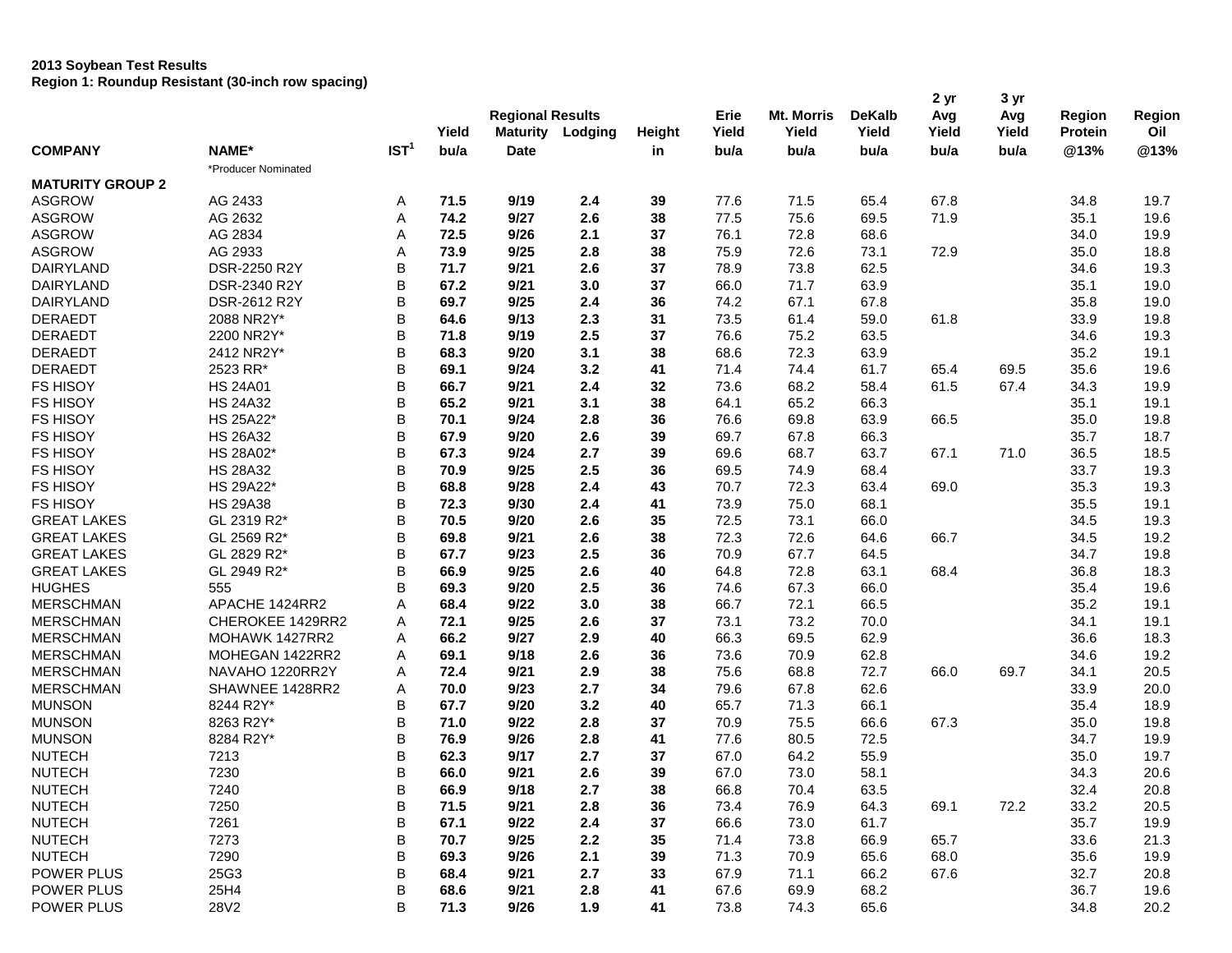## **2013 Soybean Test Results Region 1: Roundup Resistant (30-inch row spacing)**

|                         |                     |                  |       | <b>Regional Results</b> |         |               |       |                   | <b>DeKalb</b> | 2 yr  | 3 yr  |                |        |
|-------------------------|---------------------|------------------|-------|-------------------------|---------|---------------|-------|-------------------|---------------|-------|-------|----------------|--------|
|                         |                     |                  |       |                         |         |               | Erie  | <b>Mt. Morris</b> |               | Avg   | Avg   | <b>Region</b>  | Region |
|                         |                     |                  | Yield | <b>Maturity</b>         | Lodging | <b>Height</b> | Yield | Yield             | Yield         | Yield | Yield | <b>Protein</b> | Oil    |
| <b>COMPANY</b>          | NAME*               | IST <sup>1</sup> | bu/a  | <b>Date</b>             |         | in            | bu/a  | bu/a              | bu/a          | bu/a  | bu/a  | @13%           | @13%   |
|                         | *Producer Nominated |                  |       |                         |         |               |       |                   |               |       |       |                |        |
| <b>PROHARVEST</b>       | 2871 CR2Y*          | A                | 76.4  | 9/26                    | 2.4     | 37            | 78.0  | 78.2              | 72.9          |       |       | 34.6           | 20.0   |
| <b>PROHARVEST</b>       | 2950 CR2Y*          | Α                | 67.5  | 9/26                    | 2.8     | 43            | 71.4  | 65.7              | 65.4          | 65.4  | 68.7  | 35.8           | 18.7   |
| <b>PROHARVEST</b>       | 2971 CR2Y*          | Α                | 68.7  | 9/25                    | 2.7     | 38            | 68.2  | 74.5              | 63.3          |       |       | 33.8           | 20.2   |
| <b>RENK</b>             | RS 241 R2           | B                | 69.7  | 9/22                    | 2.4     | 33            | 69.7  | 74.5              | 65.0          | 62.8  | 70.1  | 34.3           | 19.9   |
| <b>RENK</b>             | <b>RS 259 NRR*</b>  | U                | 67.4  | 9/23                    | 2.6     | 38            | 73.5  | 63.0              | 65.8          | 65.0  | 69.5  | 35.6           | 19.5   |
| <b>RENK</b>             | RS 263 NR2*         | B                | 72.0  | 9/21                    | 2.5     | 35            | 70.1  | 75.0              | 70.9          | 69.0  |       | 34.3           | 20.7   |
| <b>RENK</b>             | <b>RS 274 NR2</b>   | U                | 68.9  | 9/20                    | 2.8     | 40            | 70.5  | 69.2              | 67.0          |       |       | 36.0           | 18.4   |
| <b>RENK</b>             | <b>RS 283 NR2</b>   | U                | 72.9  | 9/27                    | 3.0     | 39            | 76.9  | 75.6              | 66.2          |       |       | 35.7           | 19.4   |
| <b>ROESCHLEY</b>        | 2125 CRR2           | B                | 67.7  | 9/20                    | 3.4     | 36            | 70.8  | 71.1              | 61.3          | 62.6  |       | 35.1           | 19.8   |
| <b>ROESCHLEY</b>        | 2335 CRR2           | B                | 69.6  | 9/22                    | 3.1     | 38            | 68.4  | 73.3              | 67.0          |       |       | 35.3           | 19.0   |
| <b>ROESCHLEY</b>        | 2737 CRR2*          | B                | 68.2  | 9/20                    | 2.9     | 38            | 67.6  | 68.2              | 68.8          |       |       | 35.9           | 18.5   |
| <b>ROESCHLEY</b>        | 2825 CRR2*          | B                | 70.2  | 9/26                    | 2.8     | 39            | 74.1  | 67.4              | 69.0          |       |       | 36.5           | 18.3   |
| <b>ROESCHLEY</b>        | 2937 CRR2           | B                | 71.8  | 10/1                    | 2.4     | 43            | 76.2  | 73.0              | 66.2          |       |       | 35.7           | 18.7   |
| <b>STEYER</b>           | 2805 R2*            | B                | 74.4  | 9/22                    | 2.6     | 39            | 78.2  | 76.4              | 68.6          |       |       | 34.7           | 19.9   |
| <b>STINE</b>            | 24RD03              | B                | 65.8  | 9/23                    | 3.0     | 39            | 62.2  | 69.5              | 65.7          |       |       | 35.2           | 19.1   |
| <b>STINE</b>            | 26RD02              | B                | 70.1  | 9/23                    | 2.7     | 39            | 70.1  | 76.9              | 63.3          | 66.5  |       | 34.8           | 19.9   |
| <b>STINE</b>            | 29RD22              | B                | 71.4  | 9/28                    | 2.6     | 38            | 74.8  | 69.4              | 70.1          | 67.9  |       | 37.0           | 18.0   |
| STONE SEED GROUP        | 25RR91              | Α                | 66.7  | 9/22                    | 3.0     | 37            | 63.6  | 71.1              | 65.3          | 66.7  |       | 34.5           | 19.9   |
| STONE SEED GROUP        | 2R2502              | Α                | 66.7  | 9/19                    | 2.7     | 38            | 65.2  | 72.9              | 62.1          | 61.2  | 68.3  | 34.4           | 19.8   |
| STONE SEED GROUP        | 2R2604              | Α                | 68.3  | 9/21                    | 2.6     | 39            | 69.2  | 70.5              | 65.3          |       |       | 34.5           | 20.3   |
| STONE SEED GROUP        | 2R2801*             | Α                | 68.5  | 9/24                    | 2.8     | 40            | 63.0  | 71.1              | 71.5          | 68.7  | 72.4  | 36.5           | 18.5   |
| STONE SEED GROUP        | K2-2002             | Α                | 69.6  | 9/20                    | 2.8     | 41            | 70.0  | 70.2              | 68.5          | 64.3  |       | 35.1           | 19.8   |
| STONE SEED GROUP        | K2-2704             | Α                | 69.8  | 9/26                    | 2.6     | 42            | 68.4  | 73.9              | 67.1          | 69.4  |       | 36.9           | 18.2   |
|                         | AVERAGE             |                  | 69.6  | 9/23                    | 2.7     | 38            | 71.5  | 71.6              | 65.7          | 66.6  | 70.3  | 35.0           | 19.5   |
|                         | L.S.D. 25% LEVEL    |                  | 3.1   |                         | 0.3     |               | 3.5   | 5.8               | 3.7           |       |       | 0.4            | 0.3    |
|                         | COEFF. OF VAR. (%)  |                  | 8.3   |                         | 19.3    |               | 5.2   | 4.9               | 5.9           |       |       | 2.3            | 2.4    |
| <b>MATURITY GROUP 3</b> |                     |                  |       |                         |         |               |       |                   |               |       |       |                |        |
| <b>ASGROW</b>           | AG 3034             | Α                | 73.2  | 9/30                    | 2.4     | 41            | 72.3  | 75.5              | 71.9          |       |       | 35.5           | 18.4   |
| <b>ASGROW</b>           | AG 3231             | Α                | 72.4  | 10/2                    | 2.0     | 39            | 73.3  | 74.9              | 68.9          | 73.9  | 73.9  | 34.9           | 18.5   |
| <b>CHANNEL</b>          | 3106 R2*            | Α                | 70.7  | $10/2$                  | 2.6     | 44            | 72.3  | 72.7              | 67.0          | 71.7  |       | 36.3           | 17.9   |
| CHANNEL                 | 3207 R2*            | Α                | 70.0  | 10/5                    | 2.6     | 41            | 72.0  | 73.1              | 65.1          |       |       | 35.5           | 18.9   |
| <b>FS HISOY</b>         | HS 30A22*           | B                | 68.6  | 10/5                    | 2.6     | 41            | 71.9  | 69.2              | 64.5          | 70.5  |       | 36.7           | 18.1   |
| <b>FS HISOY</b>         | <b>HS 31A32</b>     | B                | 74.3  | 10/1                    | 2.5     | 41            | 81.4  | 75.7              | 65.7          |       |       | 34.7           | 19.0   |
| <b>MUNSON</b>           | 8304 R2Y            | B                | 70.1  | 10/5                    | 2.4     | 41            | 73.1  | 70.9              | 66.2          |       |       | 36.0           | 18.7   |
| <b>NUTECH</b>           | 7310                | B                | 70.7  | $10/3$                  | 2.6     | 44            | 74.0  | 73.5              | 64.5          | 70.1  | 73.1  | 35.7           | 19.4   |
| <b>RENK</b>             | RS 314 NR2*         | U                | 76.0  | 10/1                    | 2.5     | 42            | 82.0  | 74.8              | 71.2          |       |       | 34.6           | 19.0   |
| <b>RENK</b>             | RS 323 NR2*         | U                | 70.9  | 10/5                    | 3.0     | 41            | 67.5  | 78.1              | 67.0          |       |       | 36.6           | 18.4   |
| <b>ROESCHLEY</b>        | 3127 CRR2*          | B                | 75.5  | 10/1                    | 2.5     | 40            | 76.6  | 78.1              | 71.7          |       |       | 34.8           | 18.8   |
| <b>STEYER</b>           | 3103 R2*            | B                | 73.7  | 10/2                    | 2.7     | 41            | 76.8  | 74.5              | 69.8          |       |       | 34.9           | 18.7   |
| <b>STEYER</b>           | 3203 R2*            | B                | 72.7  | 10/4                    | 2.6     | 39            | 77.3  | 74.4              | 66.5          |       |       | 35.8           | 18.8   |
| <b>STINE</b>            | 32RE02              | B                | 71.4  | 10/3                    | 2.3     | 36            | 76.6  | 73.1              | 64.6          |       |       | 33.9           | 19.5   |
| STONE SEED GROUP        | 2R3001              | Α                | 71.2  | 10/1                    | 2.5     | 39            | 73.4  | 75.0              | 65.1          |       |       | 35.6           | 18.9   |